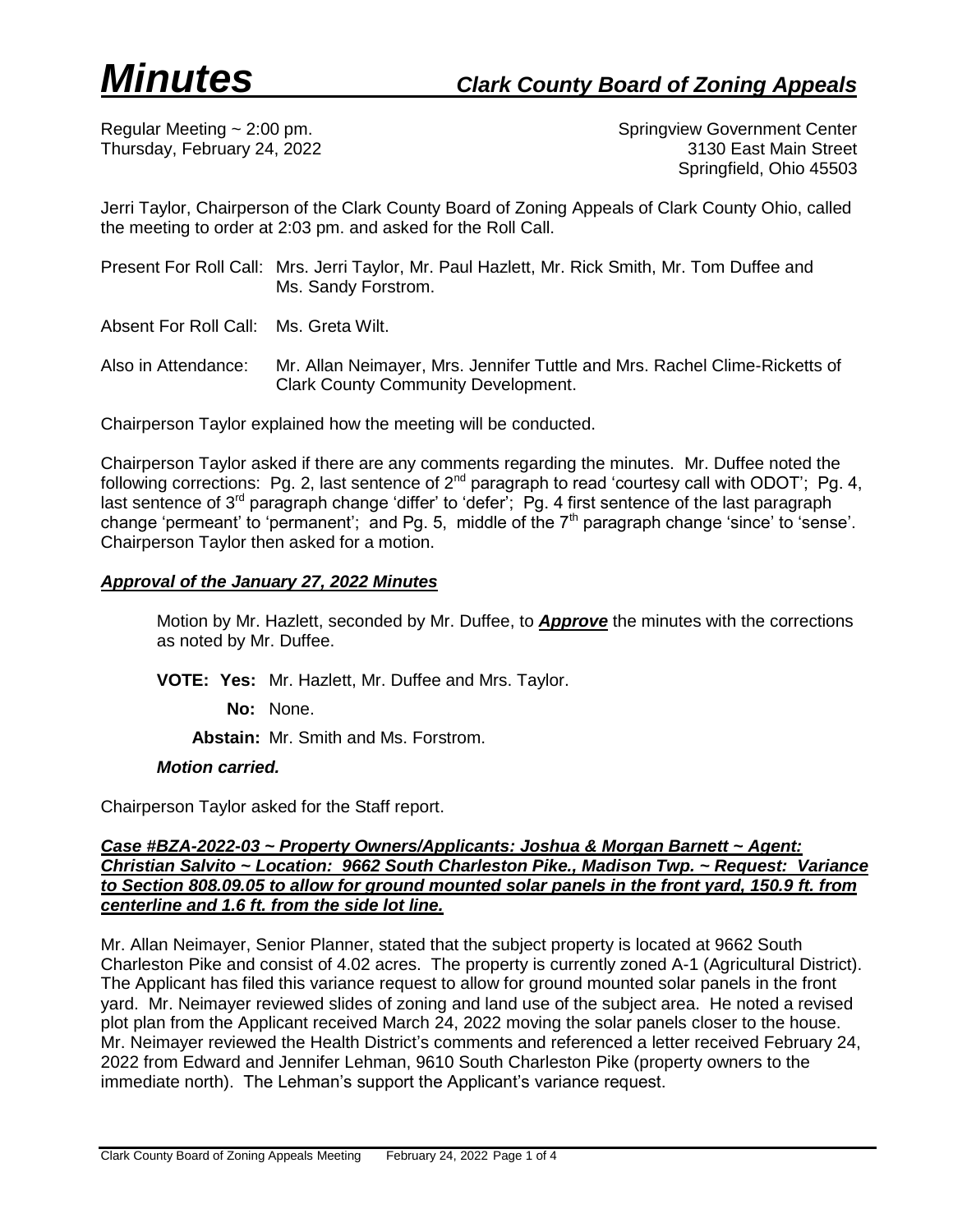Chairperson Taylor opened the public hearing at 2:08 pm. and asked if anyone would like to speak in favor of the case.

Josh Barnett, Applicant, 9662 South Charleston Pike, was sworn in.

Chairperson Taylor asked the Applicant if he has explored other options for the solar panels. She stated there is room in the backyard to clear some trees for the solar panels there. The Applicant responded there is a black fence right before the tree line. And the trees are oak trees I do not feel comfortable taking them down. Also, the solar panels need southern exposure so the rear yard is not practicable. Due to the trees there would be no sun on the panels until noon.

Chairperson Taylor then asked about installing the solar panels on the roof. The Applicant responded due to the orientation of the roof, the panels would not get enough sun.

Mr. Smith asked about the size of the panels. The Applicant responded 7 ft. by 3 ft. and there will be a total of 80 panels.

Chairperson Taylor asked what the is height. Mrs. Tuttle passed around the building plans: a 25 degree angle and about 9 feet in height.

Mr. Hazlett asked Mr. Neimayer if there will be an issue with the panels being so lose to the property line? Mr. Neimayer responded when located in the side or rear yard area it would be 15 foot from the lot line. Because the regulations do not address being in the front it is up to the Board.

Mr. Hazlett asked the Applicant if he knew there would be an issue. The Applicant responded yes but we had no other space to put them. Mr. Hazlett, you cannot move them inward on the lot? The Applicant responded I feel like they put them like that because they are facing south.

Mr. Smith asked about other areas to locate the solar panels. The Applicant explained his drainage lines. Mr. Smith stated he prefers the solar panels be located in the rear yard with trees to be removed as necessary. Chairperson Taylor agreed saying there are options to be in the rear yard.

Mr. Duffee asked about the area north of the pool. The Applicant explained the area and use behind the house. He explained where the septic and leach field are located: south and in front of the house.

Ms. Forstrom asked about runoff from the panels. The Applicant explained the lot's drainage to keep the runoff off the neighbor's driveway. He explained a French Drain was installed at the request of the Health District.

Chairperson Taylor stated she is in a dilemma because she does not like that the solar panels would be in front. The Applicant responded both neighbors (north and south) are ok with it.

Mr. Duffee asked north of the swimming pool right behind the house, what is in that area. The Applicant explained there is a barn and a pool house.

With no further questions for the Applicant, Chairperson Taylor asked if there was anyone else who would like to speak in favor of the case. Hearing none, she then asked if there was anyone who would like to speak in opposition to the case. Hearing none, Chairperson Taylor closed the public hearing at 2:28 pm. and asked for Board discussion.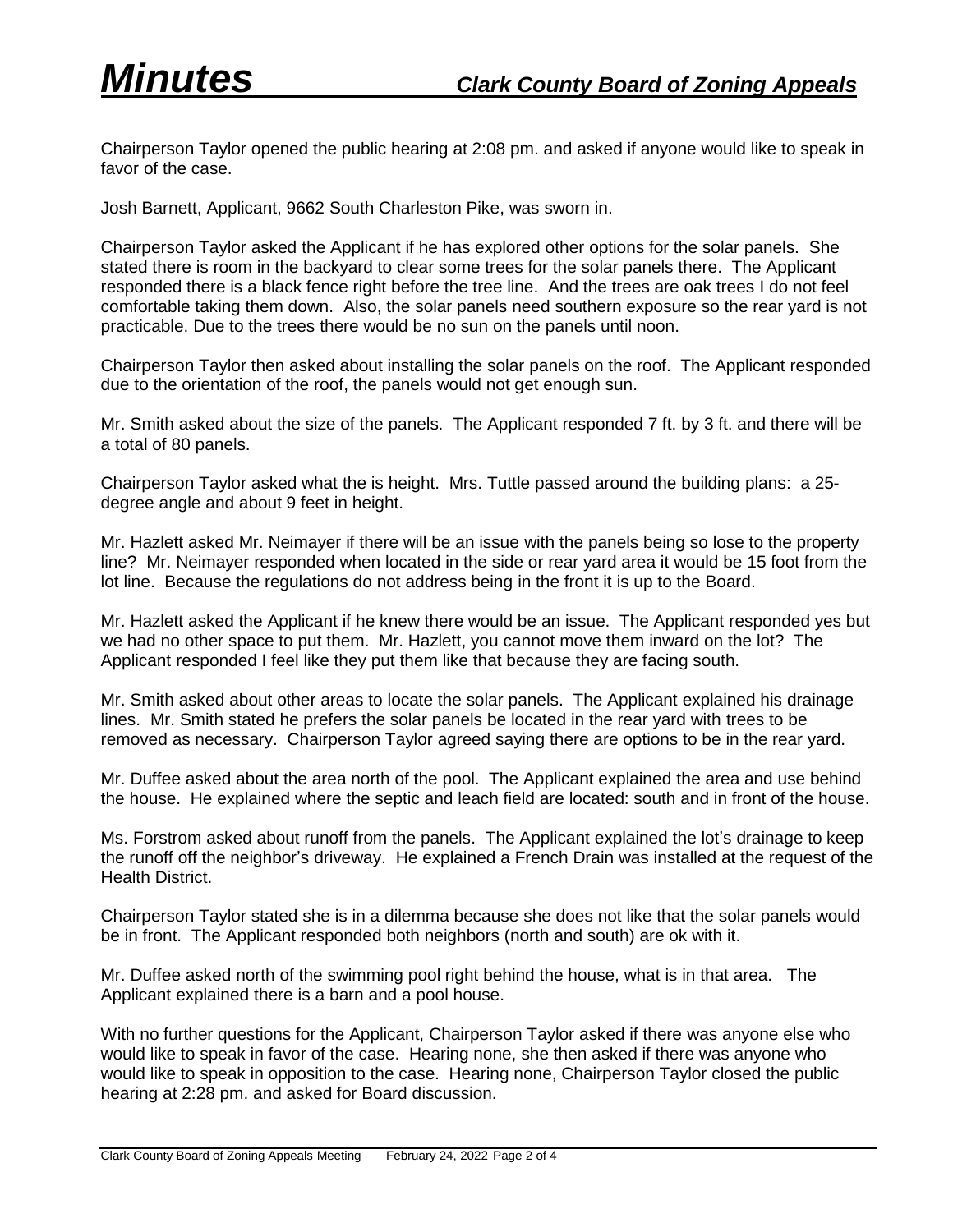Chairperson Taylor explained I cannot get around putting those in there and I am against taking down vegetation. I would hate to lose trees. I think other options should be explored.

Mr. Hazlett stated this is a substantial structure too close to the property line.

Mr. Smith suggested the Applicant go back to the contractor and ask if they can rearrange the configuration of the solar panels, make it more compact, and move them to the back. As a contractor by trade I know there are ways around things, the projected savings. I think that back corner just barely into the wooded area. I think the trees could be manicured back.

Mr. Duffee adds, I am not against these in the front yard as much as they are. It is too close to the property line and I sympathize with you.

Ms. Forstrom commented on the Findings Of Facts: she agrees with the Applicant's response to 021.1; 021.2 she feels it is substantial; 021.3 she feels like it would affect the neighborhood. She is concerned with the solar panels located close to the side lot line when the normal setback is 15 ft.; and 021.6 she feels there is room behind the house to locate the solar panels.

Mr. Smith adds, I would go back to the contractor and see if they can do a different configuration. I would be more inclined to support a smaller setback than 15 feet if the panels were more compact.

Chairperson Taylor reopened the public hearing at 2:35 pm.

The Applicant reviewed an option of acquiring additional land from his neighbor to the south whereby the solar panels could be located in the side yard of his property. Mr. Neimayer spoke on the lot splitattachment process. The Applicant stated he is ok with his case being Tabled to allow him to explore other options.

Chairperson Taylor closed the public hearing at 2:40 pm. and with no further questions or comments from the Board she asked for a motion.

### *Action on Case #BZA-2022-03 ~ Property Owners/Applicants: Joshua & Morgan Barnett ~ Agent: Christian Salvito ~ Location: 9662 South Charleston Pike., Madison Twp. ~ Original Request: Variance to Section 808.09.05 to allow for ground mounted solar panels in the front yard, 150.9 ft. from centerline and 1.6 ft. from the side lot line.*

Motion by Mr. Smith, seconded by Mr. Hazlett, to *Table* this variance case for up to six (6) months to allow the Applicant to consider options for locating the solar panels in the side yard.

**VOTE: Yes:** Mr. Smith, Mr. Hazlett, Mr. Duffee and Ms. Forstrom.

**No:** None.

#### *Motion carried.*

#### *Staff Comments*

Mr. Neimayer noted the next scheduled meetings: March 24 and April 28, 2022.

Chairperson Taylor asked for the March  $24<sup>th</sup>$  work session that front and side yard areas and corner lots be added to the discussion.